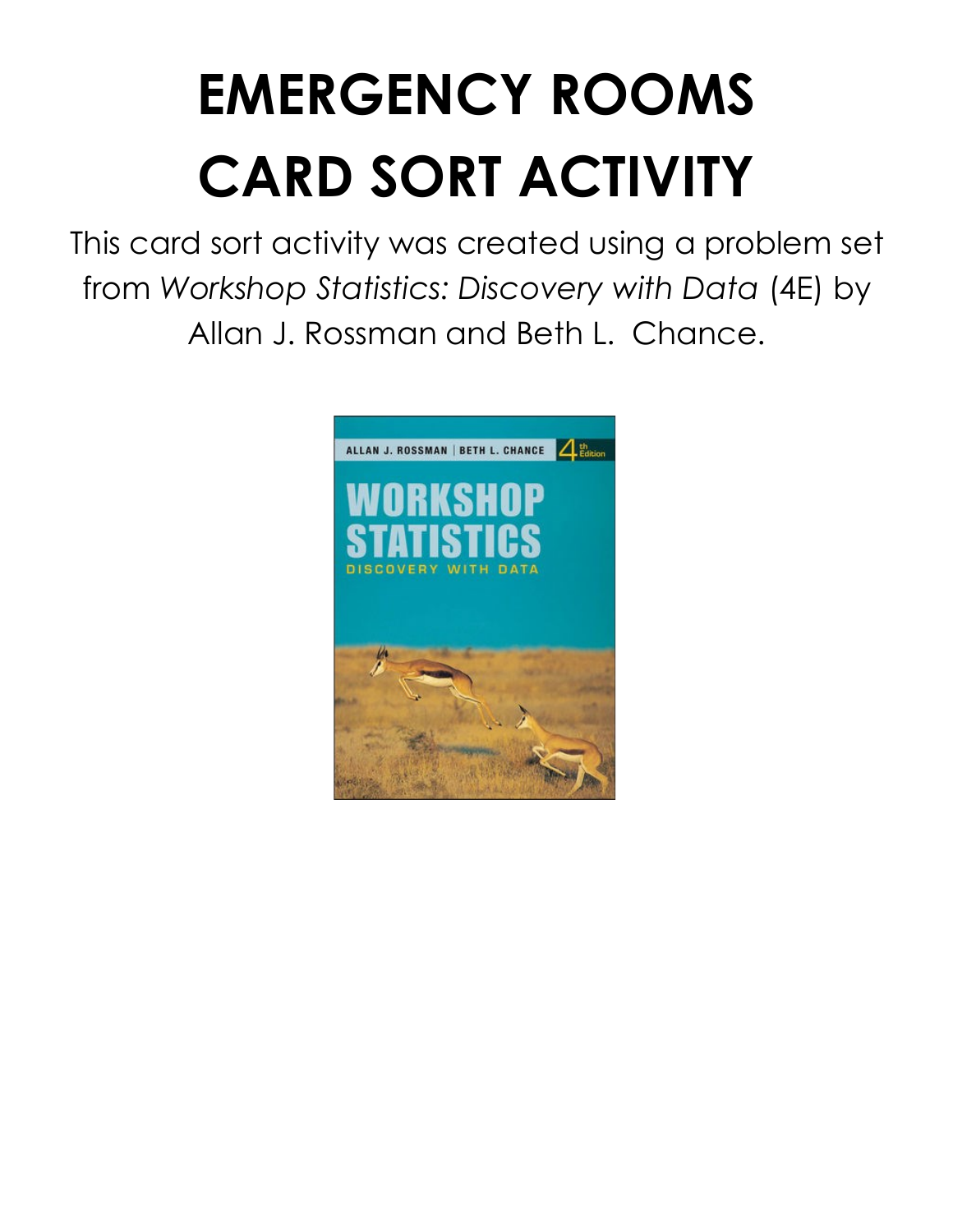# **EMERGENCY ROOMS**

Suppose that the observational units are the patients arriving at an emergency room in a given day.

## **EMERGENCY ROOMS**

Suppose that the observational units are the patients arriving at an emergency room in a given day.

#### **EMERGENCY ROOMS**

Suppose that the observational units are the patients arriving at an emergency room in a given day.

## **EMERGENCY ROOMS**

Suppose that the observational units are the patients arriving at an emergency room in a given day.

### **EMERGENCY ROOMS**

Suppose that the observational units are the patients arriving at an emergency room in a given day.

# **EMERGENCY ROOMS**

Suppose that the observational units are the patients arriving at an emergency room in a given day.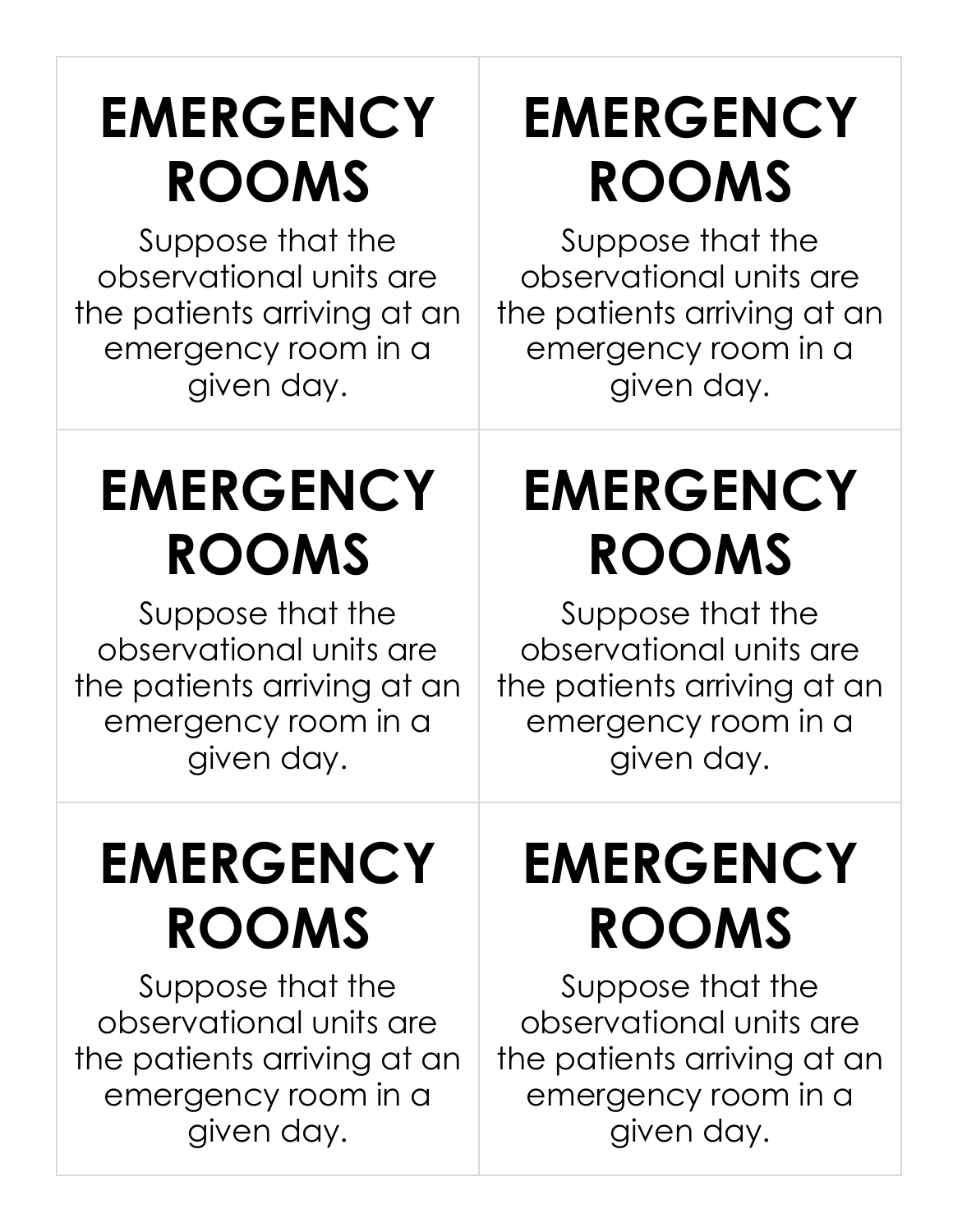| Blood type                                      | Waiting time                             |
|-------------------------------------------------|------------------------------------------|
| Mode of arrival                                 | Whether or not men                       |
| (ambulance, personal                            | have to wait longer                      |
| car, on foot, other)                            | than women                               |
| Number of patients<br>who arrive before<br>noon | Whether or not the<br>patient is insured |
| Number of stitches                              | Whether or not stiches                   |
| required                                        | are required                             |
| Which patients require                          | Number of patients                       |
| stitches                                        | who are insured                          |
| Assigned room<br>number                         |                                          |